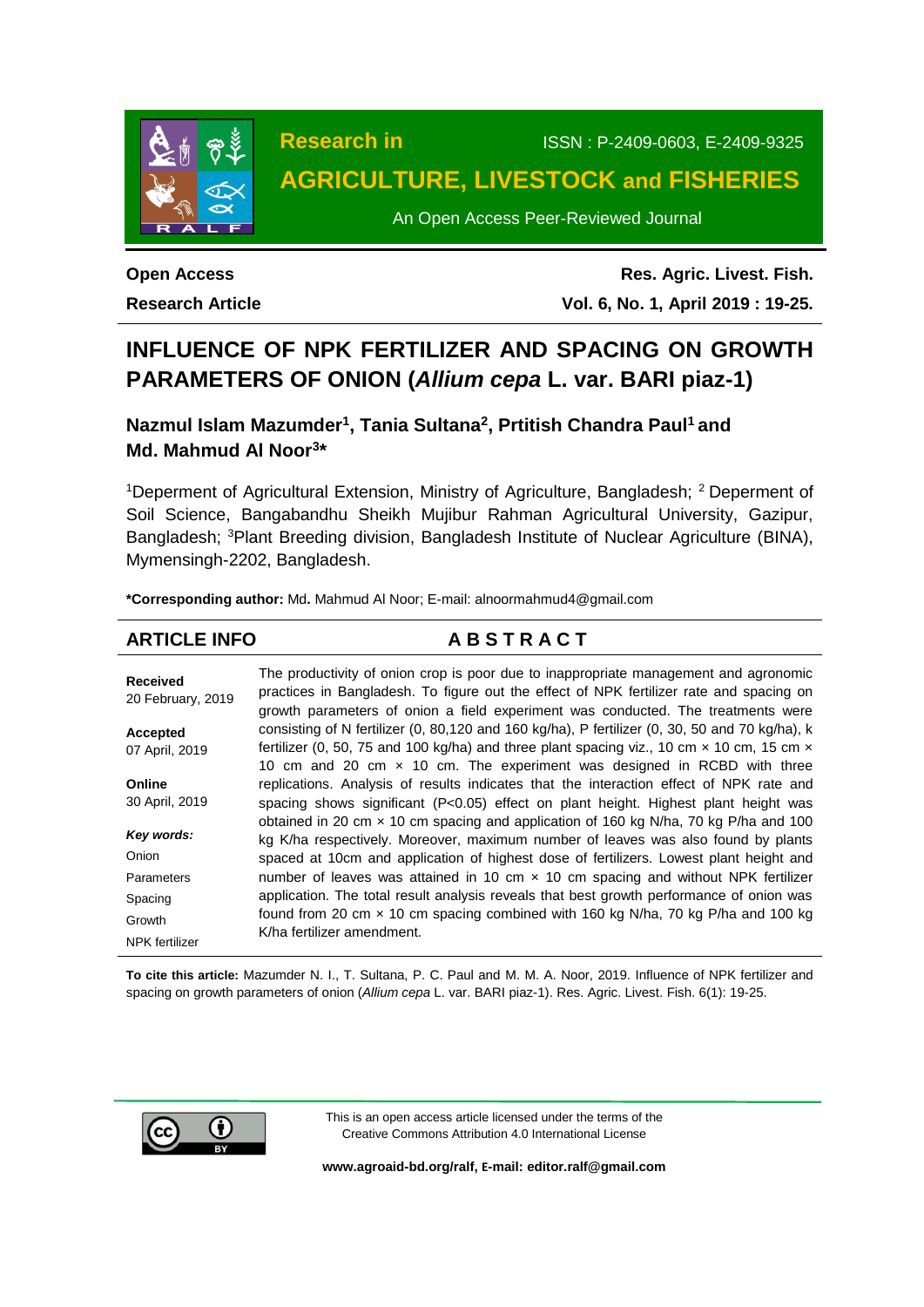# **INTRODUCTION**

 Onion (*Allium cepa* L.) is one of the most important spice crop grown all over Bangladesh. It belongs to the family *Alliaceae*. Onion is one of the oldest cultivated vegetable which vestige back at least 5000 years and the center of origin of the crops is west China and the desert lying east of the Caspian Sea (Jones and Mann., 1996). The most important character of onion is its flavor, which increases the taste of food and widely used to increase the taste of different types of food. Onions contains phytochemical compounds such as phenolics and flavonoids that basic research shows to have potential anti-inflammatory, anti-cholesterol, anticancer and antioxidant properties (Yang et al., 2004). The dietary habit of Bangladeshi people is tied up with onion and an average consumption of 25g per day per person is considered essential (HRDP, 1995). On an average the total annual requirement of onion in Bangladesh is 16, 50,000 MT but its production is 10,52,000 MT (Anon, 2012). So, there is acute shortage of onion (36.24%) in relation to its requirement. Fertilizer is the vital input that play significant role in exploring the highest yielding capacity of onion. Judicious application of fertilizer has great impact on growth and yield of crop plants. In order to obtain satisfactory results the nutrients should be applied in optimum dose. It was reported that the application of NPK markedly increased the growth of onion (Faheema et al., 2009; Amin et al., 2007 and Ghaffoor et al., 2003).

The optimum time of this crop ranges from the last week of December to first week of January. However, due to changing climatic condition and existing cropping pattern farmers are planting onion up to mid-February after harvesting some rabi crops (Anon., 2011). Spacing affects the onion plant growth, size of bulb, yield as well as the quality of the product (Badaruddin and Haque, 1977; Rahim et al*.,* 1983). Planting of bulb or seeding at proper spacing increase the quantity and size of the bulb but too low or high spacing influences the growth parameters of onion. Many workers reported that wider spacing caused higher yield per plant, although the closer spacing gave higher yield per unit area due to increased plant density up to a certain limit (Singh and Rathore., 1977; Nehra et al., 1988). In view of these, the present study was conducted to figure out the influence of NPK fertilizers rates and intra row spacing on onion growth parameters related to yield of onion.

# **MATERIALS AND METHODS**

#### **Description of the study area**

 An experiment was carried out during the Rabi season of 2012-2013 at the horticultural farm of Bangabandhu Sheikh Mujibur Rahman Agricultural University in Gazipur, Bangladesh. The site is situated at 24.09°N latitude and 90.25°E longitude with the elevation of 8.2 meter from sea level (Anon.,1994). The experimental area is under the sub-tropical climate which is characterized by heavy rainfall, high humidity, high temperature, relatively long day during April to September and scanty rainfall, low humidity, low temperature and short day period during October to March. The later period is favorable for onion cultivation.

### **Experimental material**

 Onion variety named BARI piaz-1 was used as a test crop for the experiment. It is popular and largely cultivated variety in the experimental area and processes reddish brown bulb color with pungent smell and can mature in 130-140 days. Its yield potential is 12-16 t/ha. This variety is capable of seed production in Bangladesh climatic condition and tolerant to thrips, aphids, purple blotch and stemplyllum blight disease.

#### **Design and layout of the experiment**

 The experiment was laid out in a Factorial Randomized Complete Block Design (RCBD) with three replications.

#### **Experimental Procedure**

 Seeds of BARI piaz-1 variety were soaked overnight in water as suggested by Lipe and Skinner (1979) and allowed to sprout in a piece of cloth keeping in the sunshade for two days. Transplanting of seedlings was done on 27th January, 2013. At the age of 44 days, the seedlings were transplanted in the main field with the spacing of 10 cm x 10 cm, 15 cm x10 cm and 20 cm x 10 cm. At the time of lifting the seedlings, care was taken to avoid any mechanical injury to the seedlings. 1.5 kg cowdung and 30 g of zypsum were applied in each plot  $(1.2 \text{ m}^2)$ . The amount of NPK was applied treatment wise.

20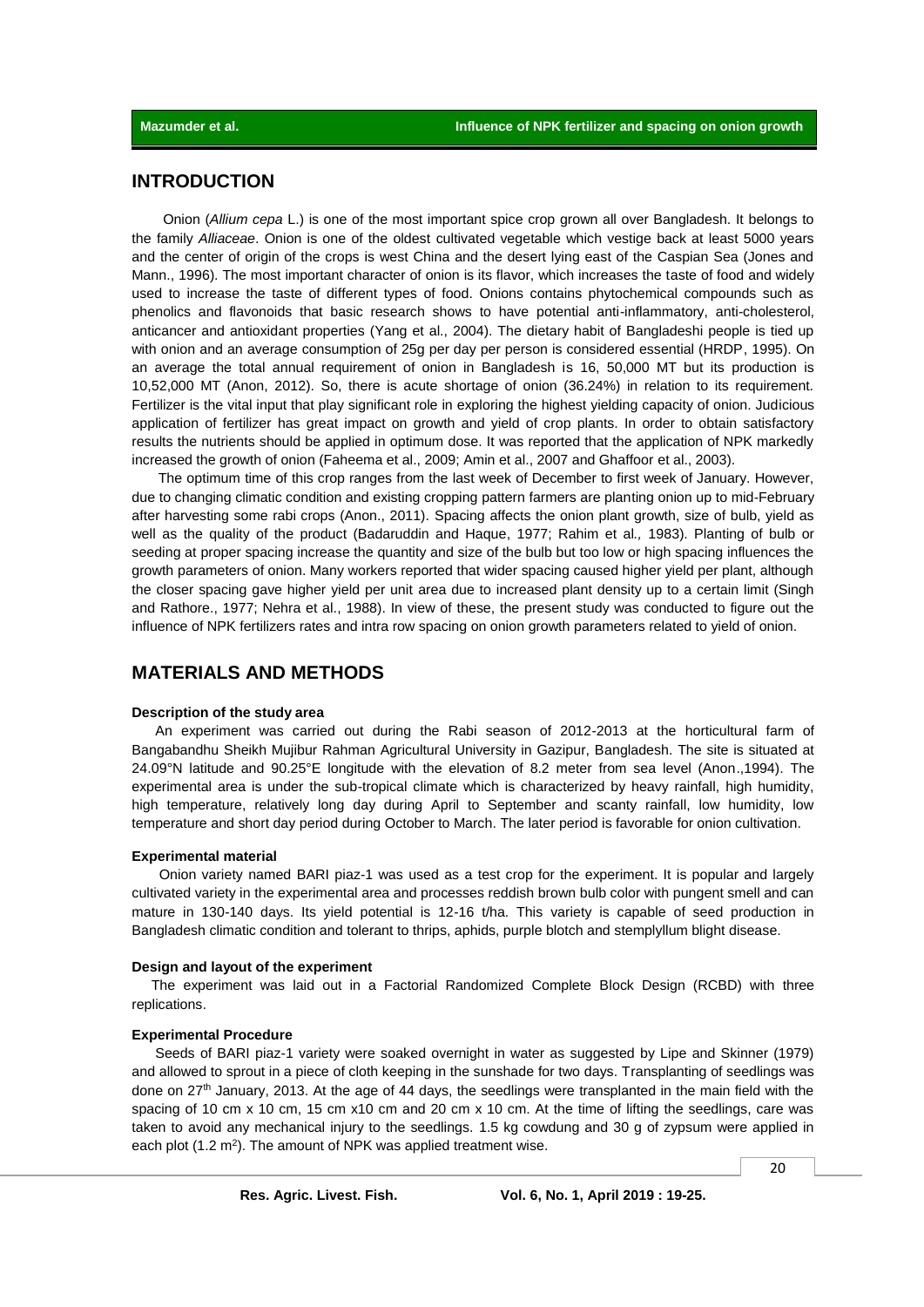The entire amount of cowdung, phosphorus, sulphur, ½ of N and K was applied during land preparation. The rest of N and K were applied in two equal splits as top dress at 25 and 50 DAP. The source of N, P, K and S was Urea, TSP, MOP and Gypsum respectively. After each weeding a light irrigation was given with the help of a hose pipe or watering can. Flood irrigation was also given when needed. Different agronomic practices were conducted as per the recommendation made for the onion for all plots during experimental time. When 80% plants exhibits neck fall, harvesting of onion bulbs was done. Curing of onion with top portion was done for three days under a shed. Tops were separated from bulbs with knife leaving 2 cm neck, at ambient temperature (25.6±2.6) °C and then bulbs were stored in a well-ventilated house.

### **Data analysis**

 The collected data on various parameters under study were statistically analyzed using MSTATC computer package programme. The means for all the treatments were calculated and analyses of variances for all the characters were performed by F-variance test. The significance of the differences among the pairs of treatment means was evaluated by the Tukey's W test at 5% level of probability

# **RESULTS**

# **Influence of spacing and fertilizer on plant height:**

Plant height was recorded at 10 days interval starting from 25 days after planting (DAP) up to 55 DAP. Spacing and fertilizer (NPK) significantly influenced plant height at all DAP except 55 DAP (Table 1). At 25 DAP, significantly the maximum plant height was recorded in  $S_3$  (20 cm  $\times$  10 cm) (18.07 cm) closely followed by S<sub>2</sub> (15 cm  $\times$  10 cm) (17.6 cm) and the minimum plant height in S<sub>1</sub> (10 cm  $\times$  10 cm) (16.31 cm). The similar trend was also found at 35 DAP in respect of plant height. At 45 DAP; the maximum plant height was recorded in S<sub>3</sub> (20 cm  $\times$  10 cm) (3.99 cm) and the lowest from S<sub>2</sub> (15 cm  $\times$  10 cm) which was identical with S<sub>1</sub> (10 cm  $\times$ 10 cm). Plant height was statistically insignificant to each other in respect of different spacing at 55 DAP.

Fertilizer (NPK) had significant effect on plant height at all DAP (Table 1). The tallest plant was obtained from F<sup>3</sup> treatment (N: P: K: 160-70-100 kg/ha) (18.98 cm) closely followed by F<sup>2</sup> treatment (N: P: K: 120-50-75  $kq/ha$ ) (18.77 cm) and the shortest plant was recorded from  $F<sub>0</sub>$  (control treatment). The similar trend of result in respect of plant height was obtained at 55 DAP due to applied fertilizers. At 45 DAP, the  $F_3$  treatment gave the maximum plant height (36.54 cm) which was followed by  $F_2$  treatment (36.31 cm) while  $F_0$  treatment gave the lowest plant height. At 55 DAP, the maximum plant height  $(38.13 \text{ cm})$  was recorded with F<sub>3</sub> treatment which was closely followed by  $F_2$  treatment (37.64 cm) and its minimum value from  $F_0$  treatment.

| <b>Treatment</b>                          | Plant height (cm) |         |                    |          |
|-------------------------------------------|-------------------|---------|--------------------|----------|
| Spacing (S)                               | 25 DAP            | 35 DAP  | 45 DAP             | 55 DAP   |
| $S_1$ (10 cm $\times$ 10 cm)              | 16.31 b           | 23.89 b | 32.29 <sub>b</sub> | 34.49 ns |
| $S_2$ (15 cm $\times$ 10 cm)              | 17.68 a           | 27.30a  | 31.99 b            | 34.71 ns |
| $S_3(20 \text{ cm} \times 10 \text{ cm})$ | 18.07a            | 27.03a  | 33.99a             | 34.84 ns |
| Fertilizer (F)                            |                   |         |                    |          |
| $F_0$ (N : P : K: 0-0-0 kg/ha)            | 15.09c            | 22.52c  | 26.93 d            | 29.03c   |
| $F_1(N : P : K: 80-30-50$ kg/ha)          | 16.58 b           | 24.75 b | 32.24c             | 33.90 b  |
| $F2(N:P: K: 120-50-75 kg/ha)$             | 18.77 a           | 28.08 a | 36.31a             | 37.64 a  |
| $F_3(N:P: K:160-70-100 \text{ kg/ha})$    | 18.98 a           | 28.95 a | 36.54a             | 38.13a   |
| CV(%)                                     | 3.01              | 4.72    | 2.42               | 6.57     |

**Table 1.** Main effect of spacing and fertilizer on plant height of late plantedonion var. BARI piaz-1 at different growth stages

Means followed by different letters in a column differed significantly at 5% level of probability by Tukey's W Test;  $DAP =$  Days after planting; ns = non-significant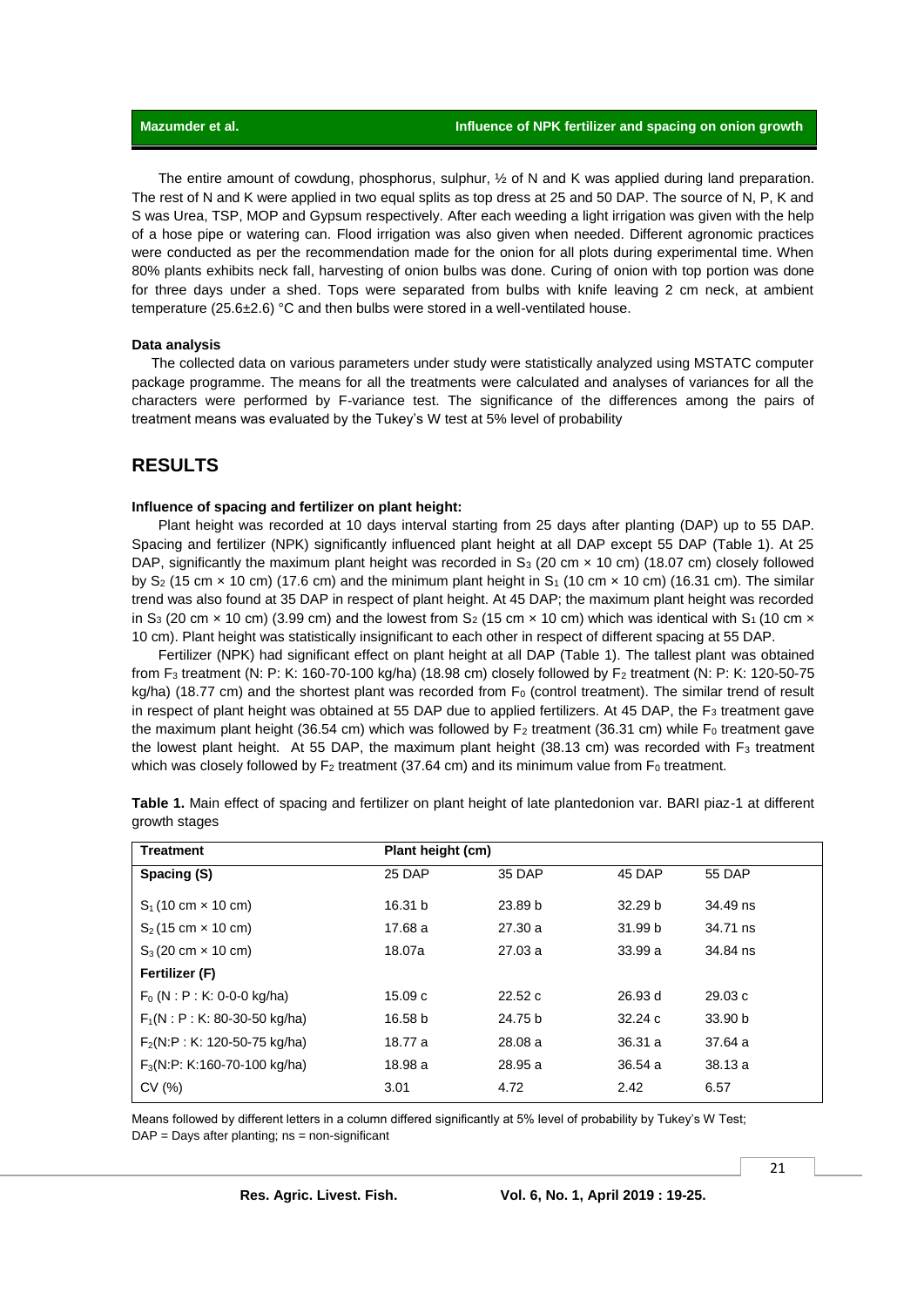# **Mazumder** et al. **Influence of NPK fertilizer and spacing on onion growth**

The interaction of spacing and fertilizer was found significant in case of plant height at 45 DAPS but insignificant at 25, 35 and 55 DAP (Table 2). At 45 DAP, the highest plant height was observed from  $S_3F_3$  $(37.87 \text{ cm})$  which was closely followed by  $S_1F_3$  (37.65 cm) and  $S_3F_2$  (and 37.00 cm) and the lowest plant height from  $S_1F_0$  (23.70 cm)

| Plant height (cm) |               |          |               |  |
|-------------------|---------------|----------|---------------|--|
| <b>25 DAP</b>     | <b>35 DAP</b> | 45 DAP   | <b>55 DAP</b> |  |
| <b>Ns</b>         | <b>Ns</b>     |          | <b>Ns</b>     |  |
| 13.95             | 19.69         | 23.70 g  | 27.27         |  |
| 15.52             | 22.67         | 32.80 cd | 34.77         |  |
| 17.72             | 26.04         | 35.01 bc | 37.80         |  |
| 18.04             | 26.04         | 37.65 a  | 38.12         |  |
| 15.65             | 24.67         | 29.07 ef | 29.70         |  |
| 17.01             | 25.59         | 30.86 de | 33.92         |  |
| 18.98             | 29.33         | 33.92 c  | 37.53         |  |
| 19.06             | 29.62         | 34.12 c  | 37.67         |  |
| 15.68             | 23.21         | 28.03 f  | 30.13         |  |
| 17.22             | 25.99         | 33.07 cd | 33.02         |  |
| 19.61             | 28.87         | 37.00 ab | 37.60         |  |
| 19.78             | 30.05         | 37.87 a  | 34.60         |  |
| 3.10              | 4.72          | 2.42     | 6.57          |  |
|                   |               |          |               |  |

**Table 2.** Interaction effect of spacing and fertilizer on plant height of late planted onion var. BARI piaz-1

Means followed by different letters in a column differed significantly at 5% level of probability by Tukey's W Test.

 $S_1 = 10$  cm  $\times$  10 cm,  $S_2 = 15$  cm  $\times$  10 cm,  $S_3 = 20$  cm  $\times$  10 cm,

 $F_0 = N$ : P: K: 0-0-0 kg/ha, F<sub>1</sub> = N: P: K: 80-30-50 kg/ha, F<sub>2</sub> = N: P: K: 150-50-75 kg/ha and

 $F_3$  = N: P: K: 160-70-100 kg/ha; DAP = Days after planting; ns = non-significant.

## **Influence of spacing and fertilizer on leaves/plant**

Number of leaves per plant did not differed significantly due to the different plant spacings at 25, 35, 45 and 55 DAP (Table 3). Number of leaves per plant varied significantly due to different levels of NPK fertilizers at all DAP (Table 3). At 25 DAP, the maximum number of leaves per plant (3.7) was recorded from F<sub>3</sub> (N: P: K: 160-70-100 kg/ha) which was closely followed by  $F_2$  (N: P: K: 120-50-75 kg/ha) (3.61) and the lowest number of leaves per plant was found from  $F_0$  (N: P: K: 0-0-0 kg/ha) (3.24). However, there was no significant difference between  $F_1$  and  $F_0$  treatment in respect of number of leaves per plant at 25 DAPS. The highest number of leaves per plant was recorded from  $F_3$  (5.00) which was closely followed by to  $F_2$  (4.88), while the lowest number of leaves per plant was recorded from  $F_0$  (4.16) at 35 DAP. At 45 DAP, the highest number of leaves per plant was recorded from  $F_3$  (6.31) which was closely followed by  $F_2$  (6.09) and the lowest number of leaves per plant was observed from  $F_0$  (4.43).

At 55 DAP, the highest number of leaves per plant was recorded from  $F_3$  (6.33) which was statistically similar to F<sub>2</sub> (6.22) and F<sub>1</sub> (5.90) and the lowest number of leaves per plant was recorded from F<sub>0</sub> (4.46) (Table 4).Significant differences were recorded for the combined effect of different levels of spacing and different doses of NPK fertilizer on number of leaves per plant that showed only for 45 DAP (Table 4). At 45 DAP, the maximum number of leaves per plant was observed from  $S_2F_3$  (6.38) which was significantly identical with S1F3, S1F2, S3F3, S3F2, S2F2, S1F1, S3F1 and S2F1 exhibited 6.33, 6.27, 6.22, 6.10, 5.910, 5.50, 5.44 and 5.30, respectively, while  $S_1F_0$  gave the lowest (4.40) number of leaves per plant which was closely followed by  $S_2F_0$  $(4.45)$  and  $S_3F_0(4.43)$ .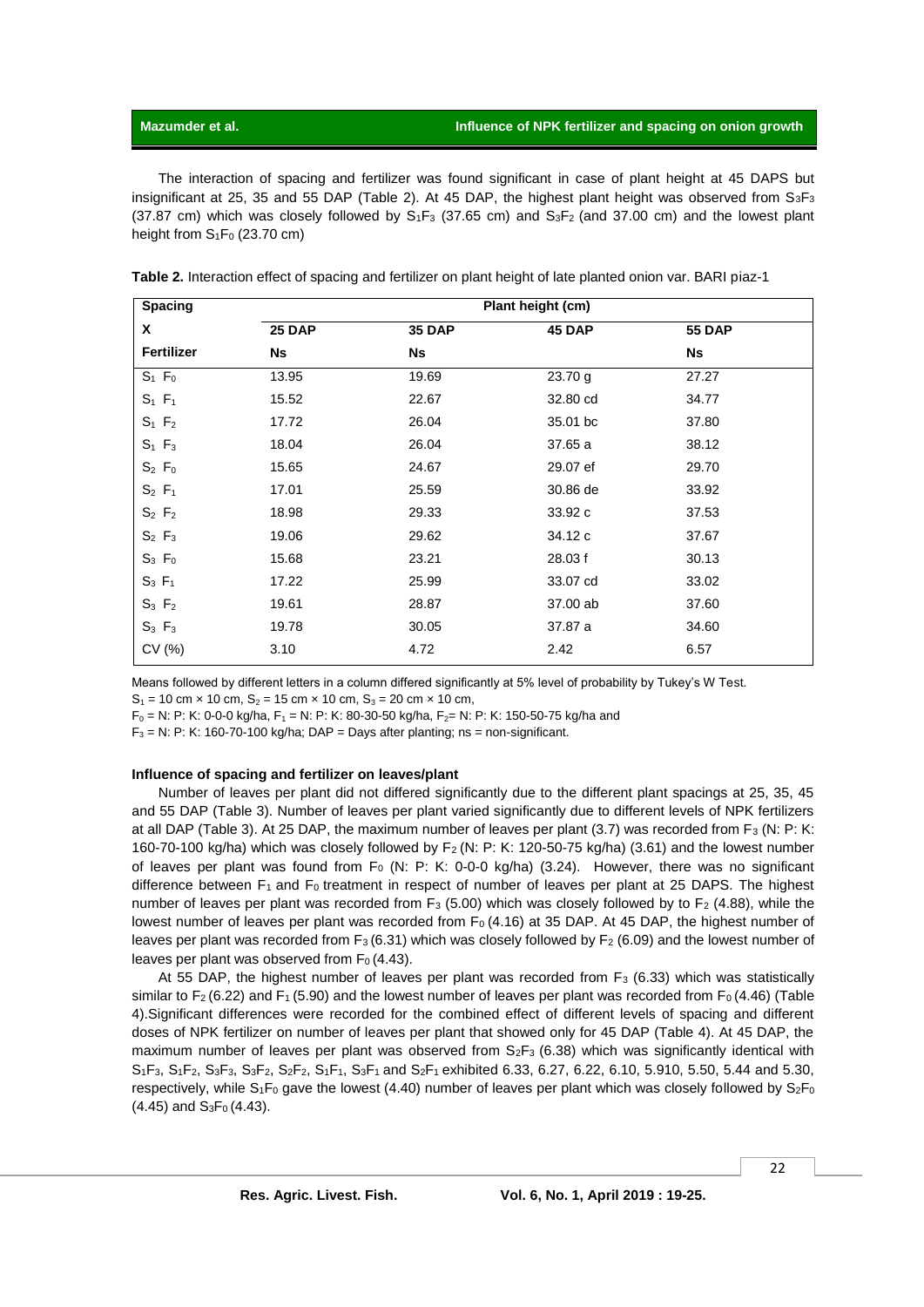| <b>Treatment</b> | Leaves/plant      |               |           |               |
|------------------|-------------------|---------------|-----------|---------------|
| Spacing (S)      | <b>25 DAP</b>     | <b>35 DAP</b> | 45 DAP    | <b>55 DAP</b> |
| S <sub>1</sub>   | 3.49 ns           | 4.62 ns       | $5.62$ ns | $5.55$ ns     |
| S <sub>2</sub>   | $3.45$ ns         | 4.60 ns       | $5.52$ ns | 5.78 ns       |
| $S_3$            | $3.53$ ns         | 4.78 ns       | $5.55$ ns | 5.85 ns       |
| Fertilizer (F)   |                   |               |           |               |
| F <sub>0</sub>   | 3.24 <sub>b</sub> | 4.16c         | 4.43 c    | 4.46 b        |
| F <sub>1</sub>   | 3.38 <sub>b</sub> | 4.62 b        | 5.41 b    | 5.90a         |
| F <sub>2</sub>   | 3.61a             | 4.88 ab       | 6.09a     | 6.22a         |
| $F_3$            | 3.76a             | 5.00a         | 6.31a     | 6.33a         |
| CV(%)            | 4.65              | 5.72          | 6.80      | 8.41          |

**Table 3** Influence of spacing and fertilizer on leaves/plant of onion var. BARI piaz-1

Means followed by different letters in a column differed significantly at 5% level of probability by Tukey's W Test.

 $S_1 = 10$  cm  $\times$  10 cm,  $S_2 = 15$  cm  $\times$  10 cm,  $S_3 = 20$  cm  $\times$  10 cm,

 $F_0 = N$ : P: K: 0-0-0 kg/ha, F<sub>1</sub> = N: P: K: 80-30-50 kg/ha, F<sub>2</sub>= N: P: K: 150-50-75 kg/ha and

 $F_3$  = N: P: K: 160-70-100 kg/ha; DAP = Days after planting; ns = non-significant.

| growth stages |              |      |           |                          |
|---------------|--------------|------|-----------|--------------------------|
| Spacing       | Leaves/plant |      |           |                          |
| $\checkmark$  | 2500         | 2500 | $AF$ $N0$ | $EF$ $\bigcap$ $\bigcap$ |

**Table 4.** Interaction effect of spacing and fertilizer on leaves of late planted onion var. BARI piaz-1 at different

| -r----- 9   | - - - - - - - - - - - - - - - - |        |         |               |  |
|-------------|---------------------------------|--------|---------|---------------|--|
| X           | 25 DAP                          | 35 DAP | 45 DAP  | <b>55 DAP</b> |  |
| Fertilizer  | ns                              | ns     |         | ns            |  |
| $S_1$ $F_0$ | 3.23                            | 4.00   | 4.40 b  | 4.433         |  |
| $S_1$ $F_1$ | 3.33                            | 4.70   | 5.50 ab | 5.600         |  |
| $S_1$ $F_2$ | 3.57                            | 4.83   | 6.27a   | 6.023         |  |
| $S_1$ $F_3$ | 3.83                            | 4.93   | 6.33a   | 6.140         |  |
| $S_2 F_0$   | 3.27                            | 4.23   | 4.47 b  | 4.467         |  |
| $S_2$ $F_1$ | 3.37                            | 4.40   | 5.30 ab | 6.023         |  |
| $S_2$ $F_2$ | 3.60                            | 4.83   | 5.91a   | 6.283         |  |
| $S_2$ $F_3$ | 3.63                            | 4.93   | 6.38a   | 6.350         |  |
| $S_3$ $F_0$ | 3.23                            | 4.23   | 4.43 b  | 4.467         |  |
| $S_3 F_1$   | 3.43                            | 4.77   | 5.44 ab | 6.083         |  |
| $S_3$ $F_2$ | 3.67                            | 4.97   | 6.10a   | 6.367         |  |
| $S_3$ $F_3$ | 3.80                            | 5.13   | 6.22a   | 6.487         |  |
| CV (%)      | 4.65                            | 5.72   | 6.80    | 8.41          |  |
|             |                                 |        |         |               |  |

Means followed by different letters in a column differed significantly at 5% level of probability by Tukey's W Test.S<sub>1</sub> = 10 cm  $\times$  10 cm, S<sub>2</sub> = 15 cm  $\times$  10 cm, S<sub>3</sub> = 20 cm  $\times$  10 cm

 $F_0 = N$ : P: K: 0-0-0 kg/ha, F<sub>1</sub> = N: P: K: 80-30-50 kg/ha, F<sub>2</sub>= N: P: K: 150-50-75 kg/ha and

 $F_3$  = N: P: K: 160-70-100 kg/ha; DAP = Days after planting; ns = non-significant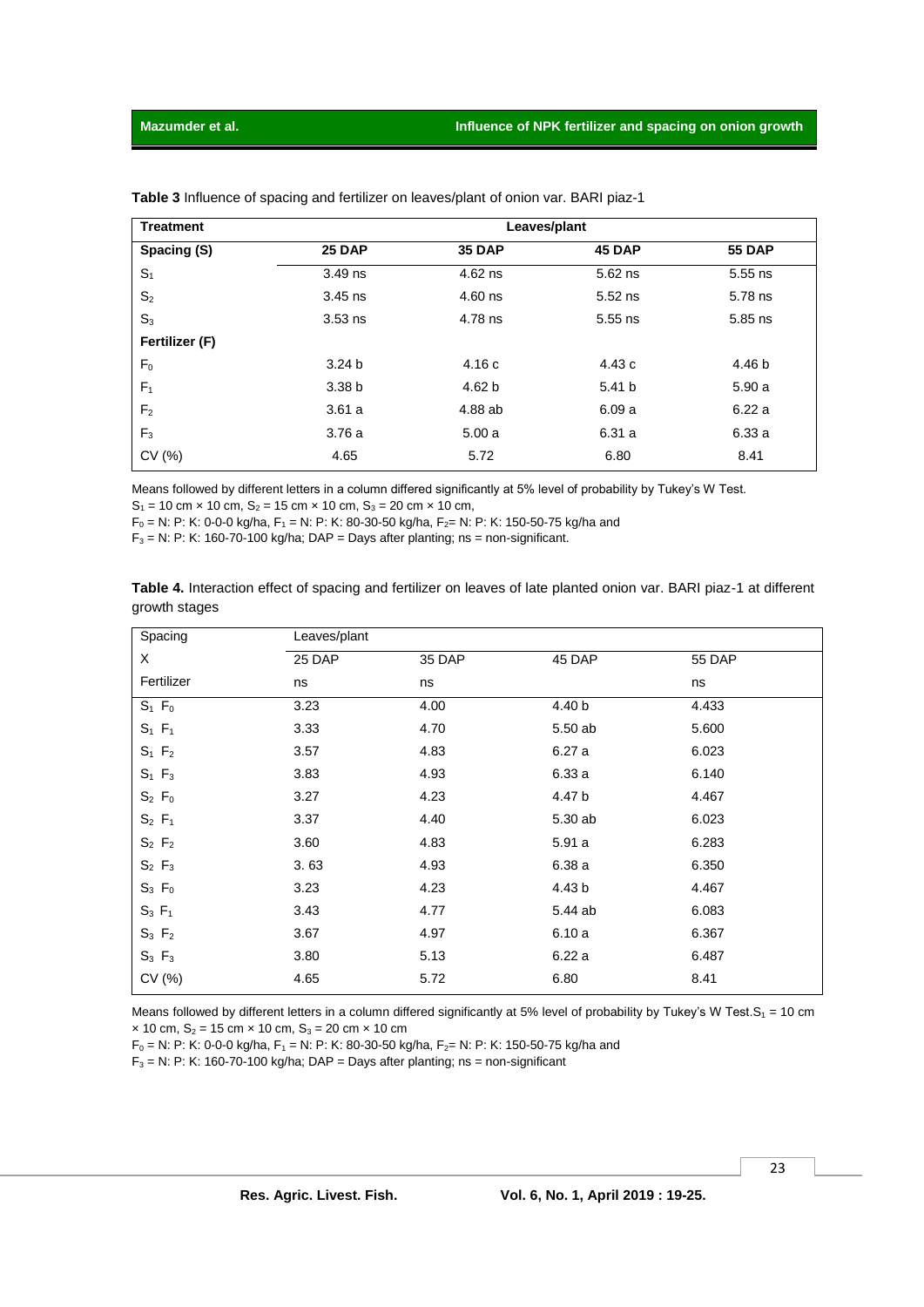# **DISCUSSIONS**

### **Influence of spacing and fertilizer on Plant height**

The plant height was found the highest at wider spacing (20 cm x 10 cm). It might be due to less competition among the plants for light, CO<sub>2</sub> and nutrients. Highest plant height was achieved in N: P: K: 160:70: 100 kg/ha dose. This is in agreement with the findings of Khan et al., (2003) who reported that wider spacing produced the tallest plant. Ghafoor et al., (2003) who reported that Phulkara onion variety gave the best results with regard to plant height (56.17 cm) under N: P: K: 150: 100: 100 kg/ha. The present finding gave a little bit long plant height as well as the fertilizer dose than reported results. It may be due to the difference of variety as well as the growing environment.

#### **Influence of spacing and fertilizer on Leaves/plant**

The leaves/plant was found the highest at wider spacing  $(20 \text{ cm} \times 10 \text{ cm})$ . It may be indicates highest spacing help plants to obtain surface area for maximizing leaves. Highest plant height was achieved in N: P: K: 160: 70: 100 kg/ha dose. These results are further reported by Baloch et al., (1991) who reported that the highest number of leaves/plant (17.0) was obtained with N:K: 125-100 kg/ha. Singh and Mohanty et al*.,* (1998) also reported that number of leaves/plant were greatest with N: K: 160- 80 kg/ha. Al-Madini et al*.,* (2000) found that increasing the application of NPK fertilizer significantly increased the plant growth. It may be due to increase of NPK fertilizer which stimulates the leafy growth as well as vigorous nodes and internodes.

# **REFERENCES**

- 1. Al-Madini A M, S S Al-Thabt and A F Hamail, 2000. Effects of different application rates of two compound fertilizers on growth, yield and yield mineral composition of onion (*Allium cepa* L.). Egyptian Journal of Applied Science,15 (10).
- 2. Amin M M U, M A Rahim and M A Hashem, 1995. Influences of planting time and nitrogen on the growth and yield of onion (*Allium cepa* L.)*.* Bangladesh Journal of Science. Ind. Res. 30: 275-279.
- 3. Anonymous, 2012. Action plan for increasing the productivity of spice, National Technical Working Group, Ministry of Agric. Govt. Peoples Republic of Bangladesh, Dhaka. p. 10.
- 4. Badaruddin M and M A Haque, 1977. Effect of time of planting and spacing on the yield of onion (*Allium cepa* L.). Bangladesh Horticulture,5 (2): 23-29.
- 5. Baloch M A, A F Baloch, G Baloch, A H Ansari and S M Qayyum, 1991. Growth and yield response of onion (*Allium cepa* L.) to different nitrogen and potassium fertilizer combination levels. Sarad Journal of Agriculture, 7: 63-66.
- 6. Faheema S, N Ahmed, K Hussain, S Narayan and M A Chattoo, 2009. Response of long day onion (*Allium cepa* L.) cv. yellow globe to different levels of nitrogen phosphorus and potassium under temperate conditions of Kashmir Valley. Asian Journal of Horticulture*,* 4(1): 131-133.
- 7. Ghaffoor A, M S Jilani, G Khaliq and K Waseem, 2003. Effect of different NPK levels on the growth and yield of three onion (*Allium cepa* L.) varieties. Asian Journal of Plant Science, 2: 342-346.
- 8. HRDP, 1995. Winter vegetable and spices production; Training Manual. Horticulture research and Development Project (FAO/UNDP/ADP Project, BGD/87/025), DAE and BADC, Dhaka. pp. 96-98
- 9. Jones H A and L K Mann, 1996. Onion and their Allies. Leonard Hill (Book) Ltd., London. pp. 169.
- *10.* Khan A A, M Zubair, A Bari and F Maula, 2007. Response of onion (*Allium cepa* L.) growth and yield to different levels of nitrogen and zinc in Swat Valley. Sarhad Journal of Agriculture, 23(4): 33- 40.
- 11. Nehra B K, M L Panditaand, K Singh, 1988. I. Cultural and nutritional studies in relation to seed production in onion (*Allium cepa* L.). II. Effect of bulb size, spacing and nitrogen on plant growth and seed yield. Haryana Journal of Horticultural Science, 17: 1-2.